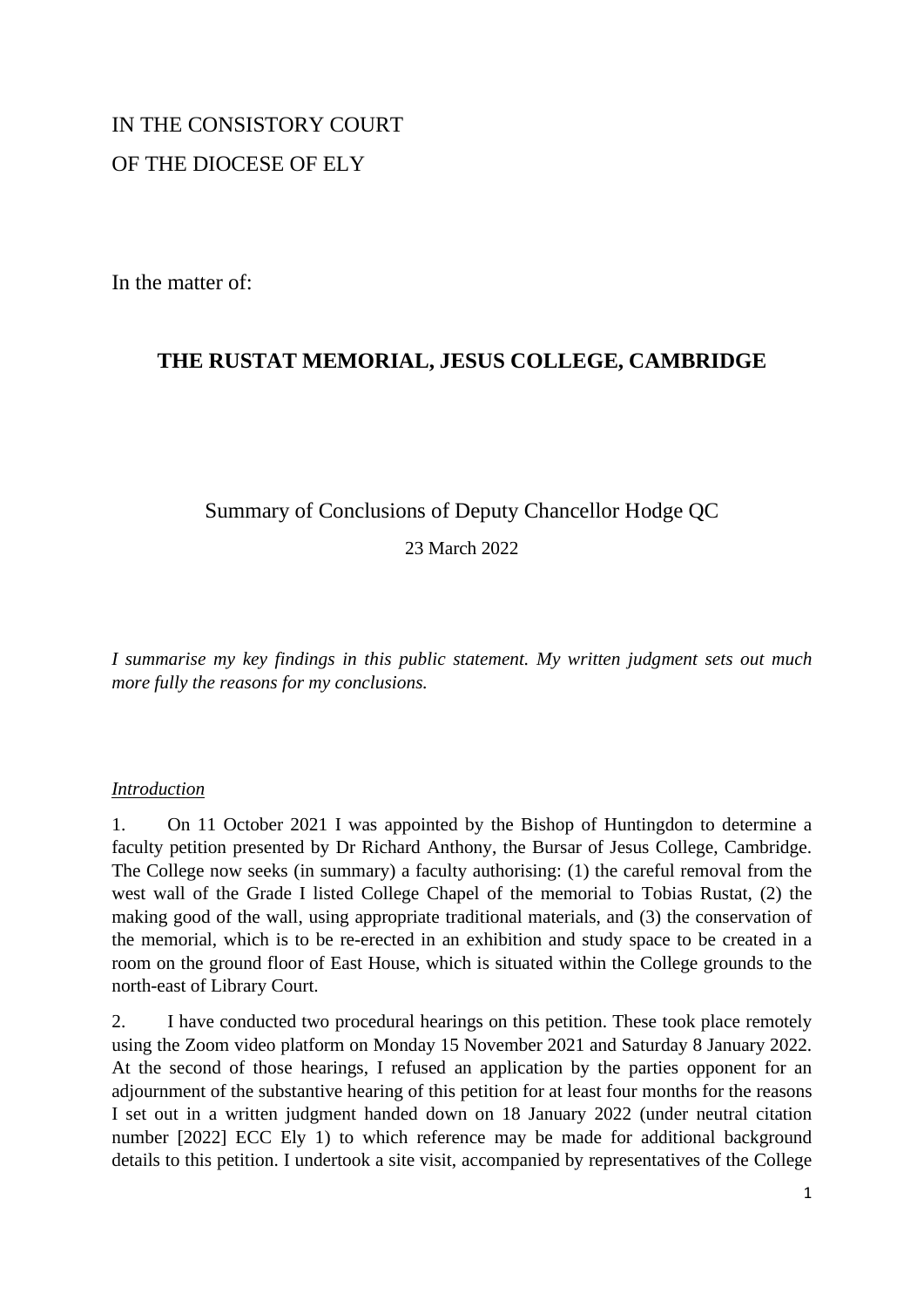and the parties opponent, on the afternoon of Sunday 30 January 2022 during the course of which I inspected the whole of the Chapel, the Fellows' Guest Room (the east wall of which forms the west wall of the Chapel, on which the Rustat memorial is presently displayed), and East House. Later that same evening, I attended Choral Evensong in the College Chapel. The substantive hearing took place, in the nave, the transepts and the tower crossing of the College Chapel, over three days from Wednesday 2 to Friday 4 February 2022. I sat in the tower crossing facing west, with the Rustat memorial directly opposite the bench. Mr Mark Hill QC (instructed by Birketts LLP) appeared for the College. Mr Justin Gau (of counsel, instructed directly) appeared for 65 of the parties opponent. Professor Lawrence Goldman, another of the parties opponent, appeared in person whilst the remaining two parties opponent were neither present nor represented. Since there was insufficient space in the Chapel to accommodate all those, including representatives of media organisations, who wished to attend the hearing, the proceedings were "live-streamed" to a "viewing room" within the College premises. I am grateful to all those many members of the College staff who were concerned in facilitating this hearing, at a time when some COVID-related restrictions remained in place, for the welcome and the hospitality that were shown to all those who attended and were involved in the hearing, and for ensuring a safe working environment for us all. I am also grateful to all the many people who have taken the time and the trouble to write in to the Diocesan Registry with their views, some in support of, and others in opposition to, the petition without wishing to become formal parties to these faculty proceedings. I have taken all the views expressed into account in reaching my decision on the petition, weighing the arguments, rather than counting the numbers, on each side. I must also pay tribute to the Diocesan Registry and its staff who have had to address a faculty petition of a magnitude, nature, and complexity well outside the normal range of applications submitted through the online faculty system. They have done so with competence and good humour. At the conclusion of the hearing, probably to the surprise of no-one present, I indicated that I would hand down my judgment in writing. I apologise for the length of time it has taken me to prepare this judgment but, although I have taken some two weeks' leave to do so, I have had to interrupt work on it to attend to other cases in the Business and Property Courts in which I sit.

3. The College's petition is advanced on the basis that any harm caused to the significance of the Chapel as a building of special architectural and historic interest by the removal of the Rustat memorial is substantially outweighed by the resulting public benefits, in terms of pastoral well-being and opportunities for mission. The College contends that because of Rustat's known involvement in the transatlantic trade in enslaved Africans (usually referred to as the **slave trade**) throughout the period from 1663 until shortly before his death on 15 March 1694<sup>1</sup>, the continued presence of his memorial in such a prominent position, high up on the west wall of the Chapel, creates a serious obstacle to the Chapel's ability to provide a credible Christian ministry and witness to the College community and a safe space for secular College functions and events; and that its removal will enable the pastoral, and missional, life of the Chapel to thrive. The College says that it does not seek to

 $1$  According to our current calendar. Before 1752 the new year in England, Wales and Ireland did not start until Lady Day (25 March) so his contemporaries would have regarded Rustat as having died in 1693. (in Scotland the new year had started on 1 January since 1600.)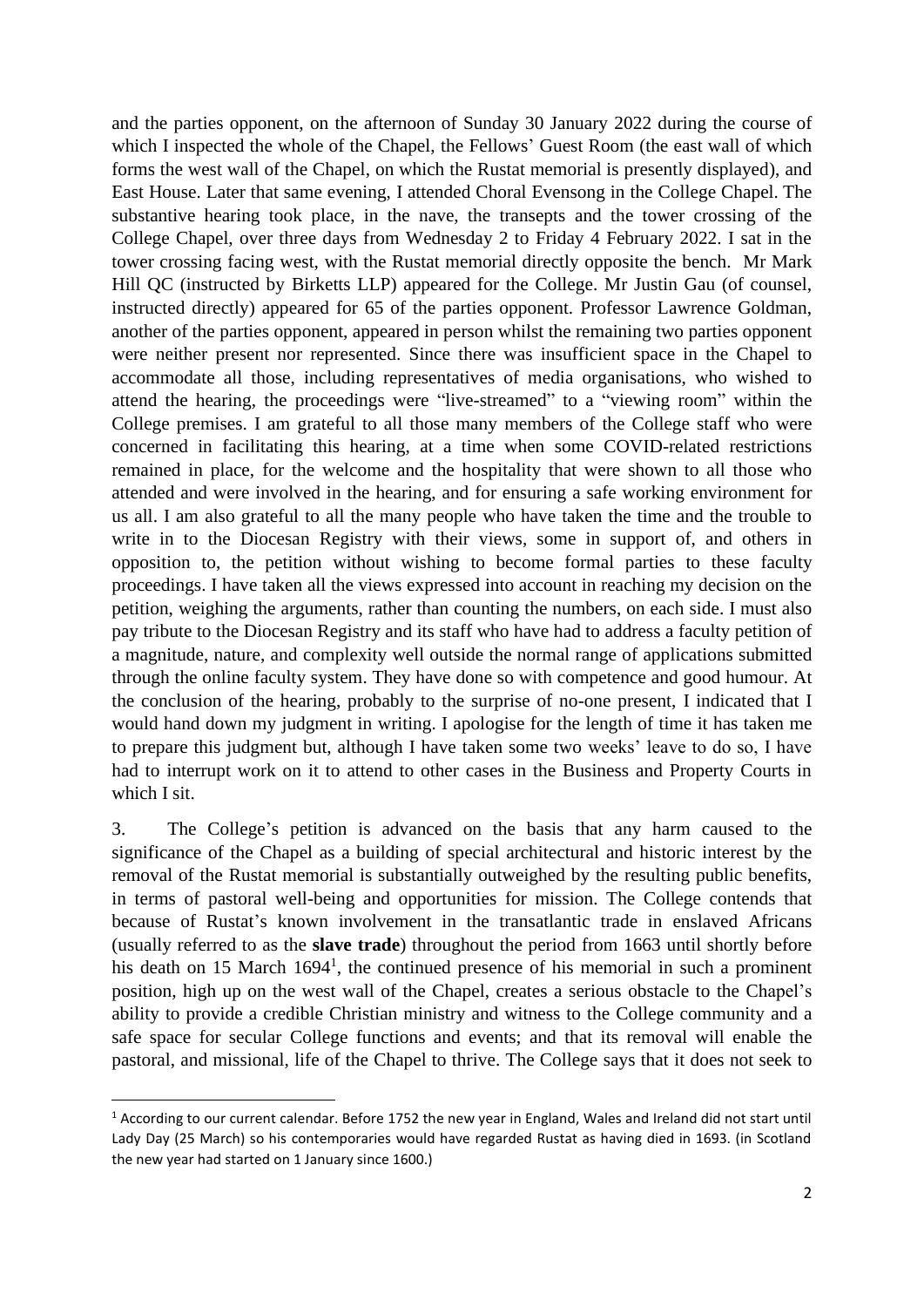erase Rustat's name, or his memory, from the College but merely to re-locate his memorial to a more appropriate, secular space, where it can be properly conserved and protected, and become the subject of appropriate educational study and research.

4. The parties opponent contend that the court should give the support afforded to the petition from current and past students of the College no weight at all since it is the product of a false narrative that Rustat amassed much of his wealth from the slave trade, and used moneys from that source to benefit the College; and that any positive support from the amenity bodies for the removal of the memorial is similarly tainted by reactions to the memorial generated entirely by misinformation. The parties opponent acknowledge that Rustat's whole life must be examined and put into its true context; but they say that this can be done most economically, most effectively, and most powerfully, by leaving the memorial in place, with an appropriate contextual plaque and information.

5. Those coming to this petition with no knowledge of planning and ecclesiastical law may wonder why the College itself cannot simply implement the decision its governing body has already made, and remove the memorial to a safe, secular space elsewhere within the College itself. The answer is that the Chapel is a Grade I listed building, which means that the Chapel is of exceptional interest in a national context. That listing extends to any object or structure fixed to the building, and that includes the Rustat memorial. If the Rustat memorial were within a secular space, its removal would require listed building consent from the local authority or the Secretary of State. Because the Chapel is included in the list of places of worship maintained by the Church Buildings Council under s. 38 of the *Ecclesiastical Jurisdiction and Care of Churches Measure 2018* (the *2018 Measure*), it is subject to the faculty jurisdiction of the diocese of Ely, exercised through its consistory court. It therefore benefits from the 'ecclesiastical exemption' from the need for listed building consent. This means that a faculty (or permission) from the consistory court of the diocese takes the place of listed building consent. But it is important to understand that it does so only because the state regards the faculty jurisdiction as equivalent to secular listed building consent, in terms of due process, rigour, consultation, openness, transparency and accountability; although this does not mean that the consistory court is required to apply precisely the same approach to listed buildings as is followed in the secular system. This is because a church (or a college chapel) is a house of God and a place for worship: it does not belong to conservationists, to the state, or to the congregation, but rather to God. The ecclesiastical exemption is of importance to the Church as it permits it to retain control of any proposed alterations to a listed church building that may affect its worship, mission or liturgy. As Chancellor Singleton QC (in the Diocese of Sheffield) explained at paragraph 20 of her judgment in *Re All Saints, Hooton Pagnell* [2017] ECC She 1:

"… churches, particularly listed churches, constitute a tangible and spiritual history which touches everyone including the people of the past, the present and the future including those from within and from outside our church communities and from within and outside their geographical area. They connect us to each other and to those who went before us and to those yet to come by our mutual and continuing appreciation and enjoyment of their beauty and history. These buildings need and deserve to be preserved, renewed and improved, expertly, professionally and within a process open to public scrutiny. That is my understanding of the purpose of the strict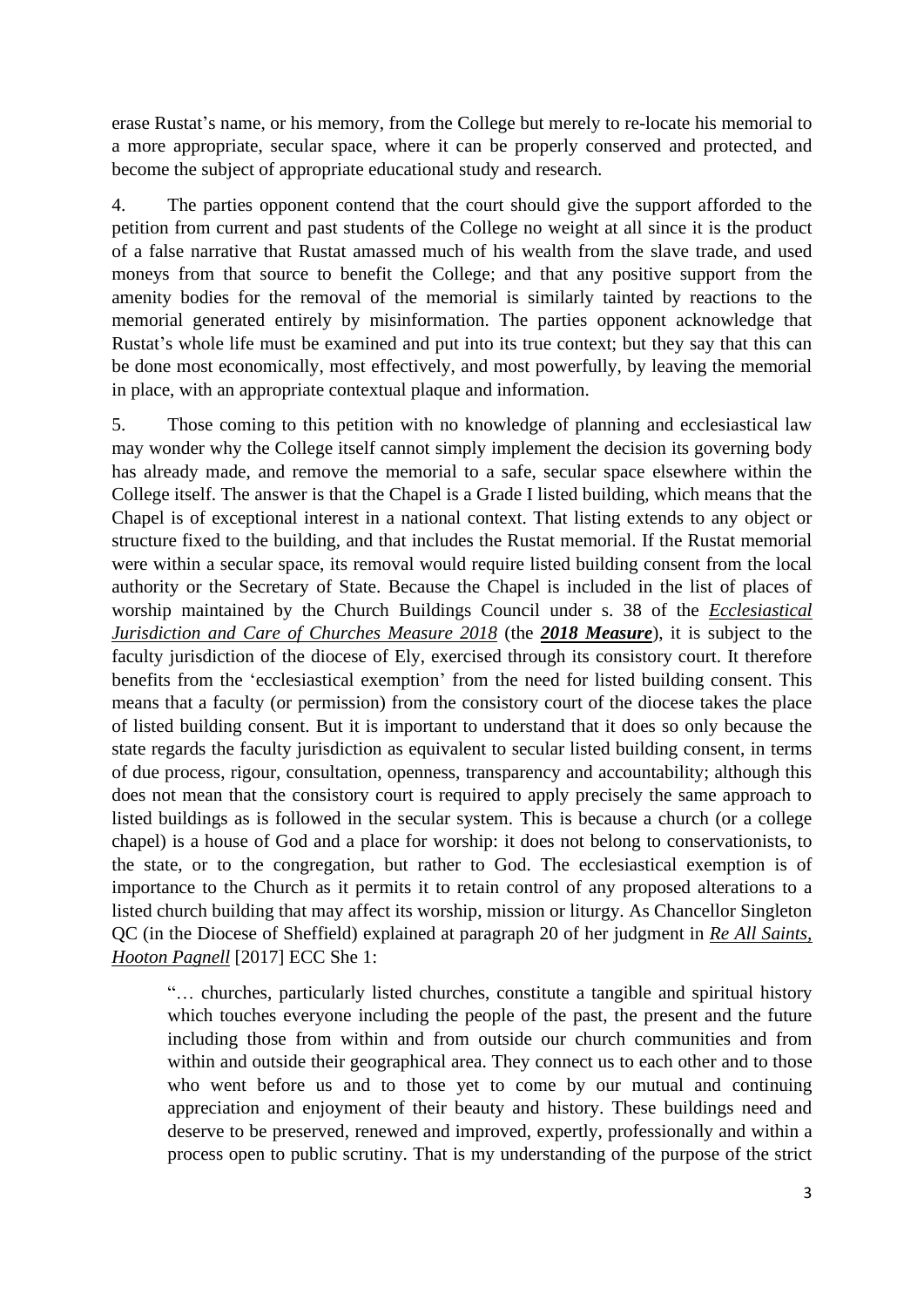law which applies to listed buildings generally and within the Faculty Jurisdiction as applied to listed churches generally and Grade 1 and 2\* listed in particular. Within the church the preservation and development of beauty and history is undertaken to the glory of God."

In determining an application for a faculty permitting works to a church building, the consistory court will have regard to what are known as the "*Duffield* guidelines", so named after the case in which they were first identified by the Arches Court of Canterbury, which is the appeal court for the southern province of Canterbury (of which the Diocese of Ely forms part), although the guidelines apply equally in the northern province of York. I emphasise that the consistory court does not have a free hand in the matter; it must act in accordance with the law.

#### *Decision and summary reasons*

6. After that brief introduction to this case, I turn to the merits of the petition. My detailed reasons are set out in my written judgment under neutral citation number [2022] ECC Ely 2; and I would urge anyone interested in the fate of the Rustat memorial, and the life of the College and its chapel, to read them in full. But since I do not wish to create any unnecessary suspense, this petition is dismissed for the following brief reasons: Applying the *Duffield* guidelines, I am satisfied that the removal of the Rustat memorial from the west wall of the Chapel would cause considerable, or notable, harm to the significance of the Chapel as a building of special architectural or historic interest. The College must therefore demonstrate a clear and convincing justification for the removal of the memorial. I am not satisfied the College has done so: the suggested justification is clearly expressed, but I do not find it to be convincing. I am not satisfied that the removal of the memorial is necessary to enable the Chapel to play its proper role in providing a credible Christian ministry and witness to the College community, or for it to act as a focus for secular activities and events in the wider life of the College. I am not satisfied that the relocation of the memorial to an exhibition space where it can be contextualised is the only, or, indeed, the most appropriate, means of addressing the difficulties which the presence of the Rustat memorial in the College Chapel presents.

7. No-one disputes that slavery and the slave trade are now universally recognised to be evil, utterly abhorrent, and repugnant to all right-thinking people, wherever they live and whatever their ethnic origin and ancestry. They are entirely contrary to the doctrines, teaching and practices of the modern Church. However, on the evidence, I am satisfied that the parties opponent have demonstrated that the widespread opposition to the continued presence of the Rustat memorial within the College Chapel is indeed the product of the false narrative that Rustat had amassed much of his wealth from the slave trade, and that it was moneys from this source that he used to benefit the College. The true position, as set out in the historians' expert reports and their joint statement, is that Rustat's investments in the Company of Royal Adventurers Trading into Africa (the **Royal Adventurers**) brought him no financial returns at all; that Rustat only realised his investments in the Royal African Company in May 1691, some 20 years after he had made his gifts to the College, and some five years after the completion of the Rustat memorial and its inscription; and that any moneys Rustat did realise as a result of his involvement in the slave trade comprised only a small part of his great wealth, and they made no contribution to his gifts to the College. I recognise that for some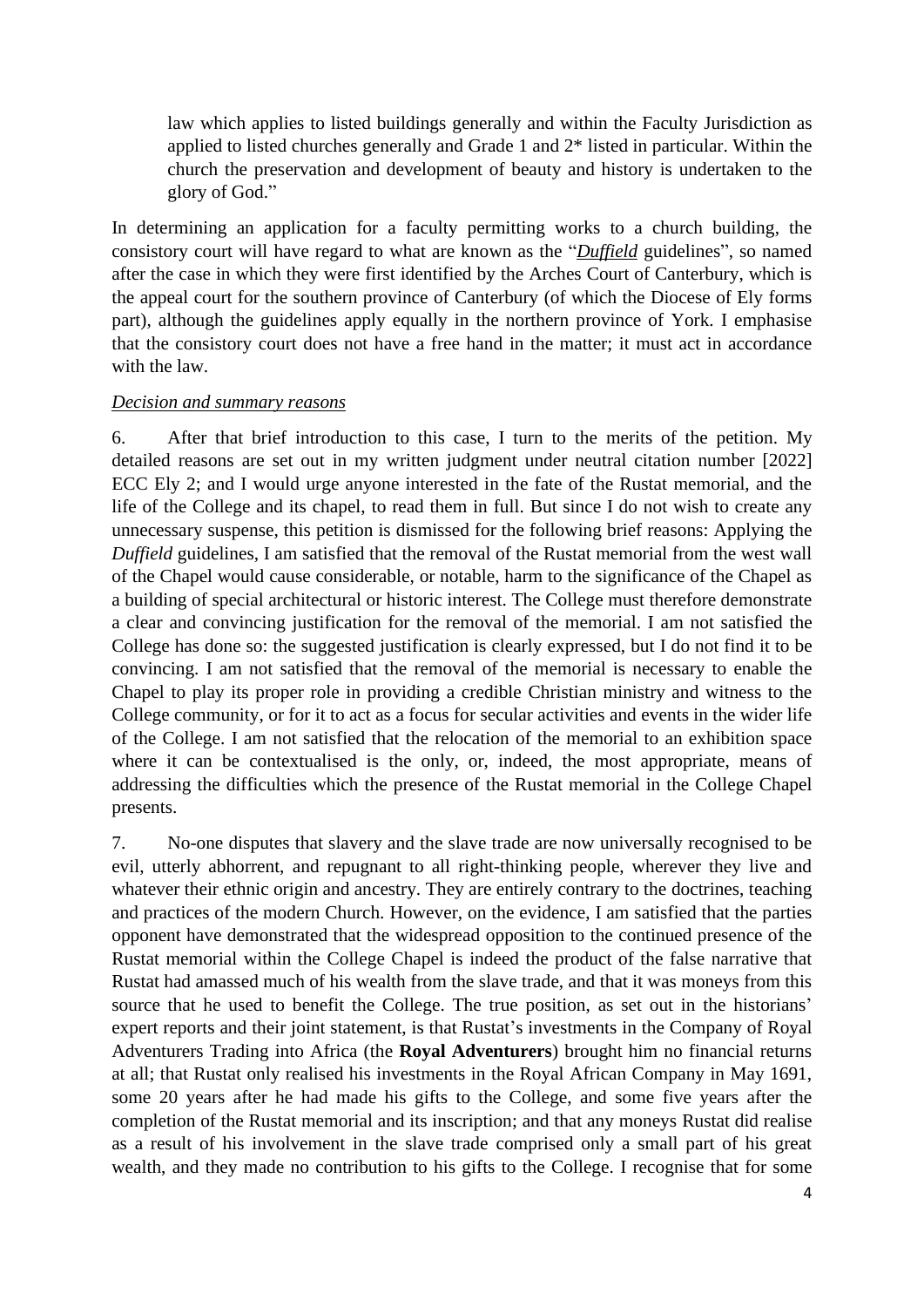people it is Rustat's willingness to invest in slave trading companies at all, and to participate in their direction, rather than the amount of money that he made from that odious trade, that makes the Rustat memorial such a problem. I recognise also that it does not excuse Rustat's involvement in the slave trade, although it may help to explain it, that, in the words of L. P. Hartley (in his 1953 novel, *The Go-Between*), "The past is a foreign country: they do things differently there." I also acknowledge that there is no evidence that Rustat ever repented for his involvement in the slave trade, unlike, for example, the reformed slave ship captain, the Reverend John Newton, whose hymn 'How Sweet the name of Jesus Sounds' was sung at the beginning of the service of Choral Evensong which I attended at the College Chapel and whose history I had to consider in the context of the creation of an educational area dedicated to his life and work in my judgment in *Re St Peter & St Paul, Olney* [2021] ECC Oxf 2. However, I would hope that, when Rustat's life and career is fully, and properly, understood, and viewed as a whole, his memorial will cease to be seen as a monument to a slave trader. Certainly, I do not consider that the removal of such a significant piece of contested heritage, representing a significant period in the historical development of the Chapel from its medieval beginnings to its Victorian re-ordering, has been sufficiently clearly justified on the basis of considerations of pastoral well-being and opportunities for mission in circumstances where these have been founded upon a mistaken understanding of the true facts.

8. I am also persuaded that the appropriate response to Rustat's undoubted involvement in the abomination that was the enslavement and trade in black Africans is not to remove his memorial from the College Chapel to a physical space to which its monumentality is illsuited, and where that involvement may conveniently be forgotten by many of those who attend the College Chapel, whether for worship or prayer, or for secular purposes, but to retain the memorial in the religious space for which it was always intended, and in which Rustat's body was laid to rest (on 23 March 1694) and his human remains still lie, where, by appropriate interpretation and explanation, that involvement can be acknowledged and viewed in the context of his own time and his other undoubted qualities of duty and loyalty to his King, and his considerable charity and philanthropy. In this way, the Rustat memorial may be employed as an appropriate vehicle to consider the imperfection of human beings and to recognise that none of us is free from all sin; and to question our own lives, as well as Rustat's, asking whether, by (for example) buying certain clothes or other consumer goods, or eating certain foods, or investing in the companies that produce them, we are ourselves contributing to, or supporting, conditions akin to modern slavery, or to the degradation and impoverishment of our planet. I acknowledge that this may take time, and that it may not prove easy; but it is a task that should be undertaken.

9. I bear in mind also that whilst any church building must be a 'safe space', in the sense of a place where one should be free from any risk of harm of whatever kind, that does not mean that it should be a place where one should always feel comfortable, or unchallenged by difficult, or painful, images, ideas or emotions, otherwise one would have to do away with the painful image of Christ on the cross, or images of the martyrdom of saints. A church building is a place where God (not the people remembered on its walls) is worshipped and venerated, and where we recall and confess our sins, and pray for forgiveness. Whenever a Christian enters a church to pray, they will invariably utter the words our Lord taught us, which include asking forgiveness for our trespasses (or sins), "as we forgive them that trespass against us". Such forgiveness encompasses the whole of humankind, past and